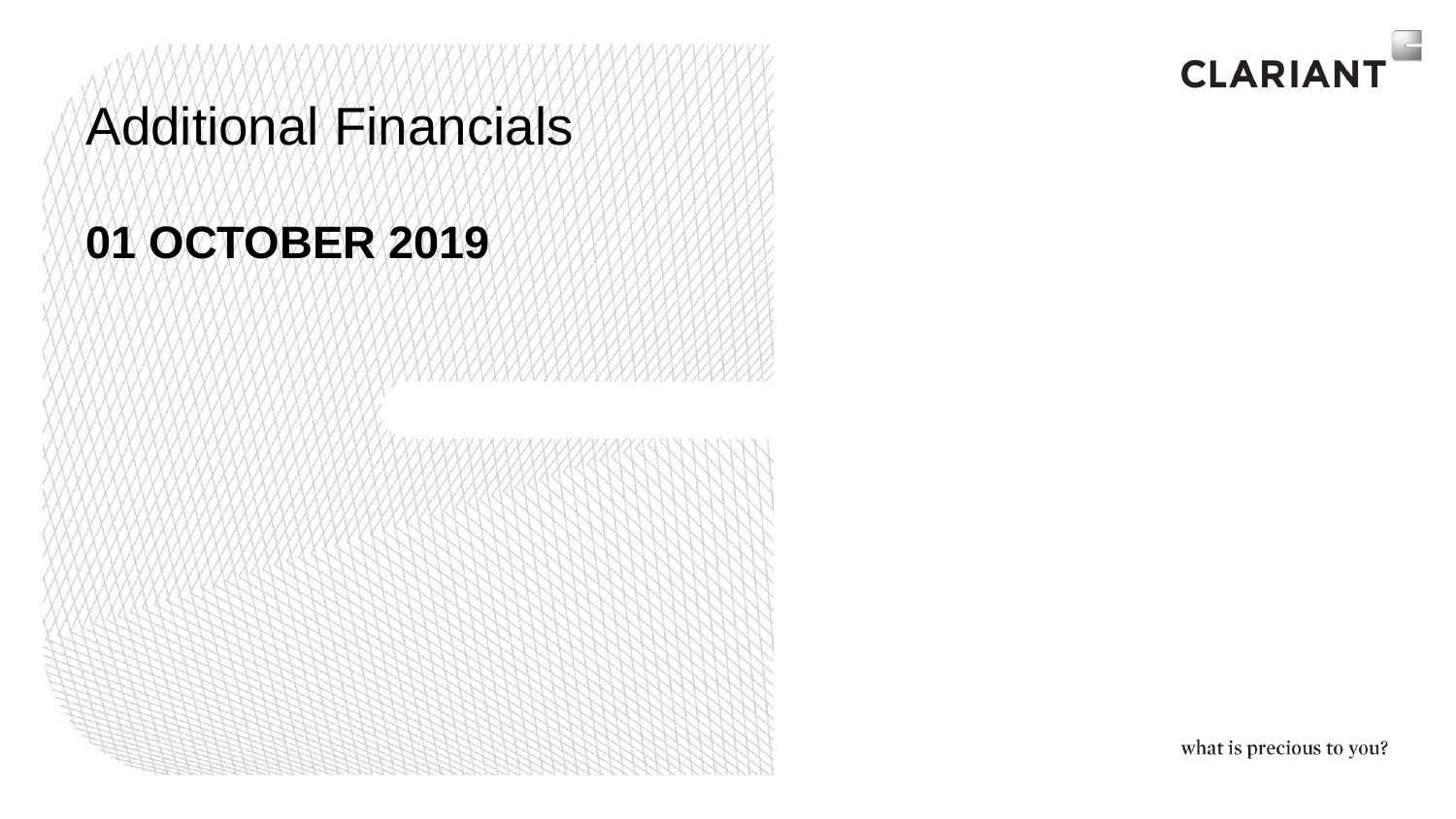

#### Disclaimer

This presentation contains certain statements that are neither reported financial results nor other historical information. This presentation also includes forward-looking statements.

Because these forward-looking statements are subject to risks and uncertainties, actual future results may differ materially from those expressed in or implied by the statements. Many of these risks and uncertainties relate to factors that are beyond Clariant's ability to control or estimate precisely, such as future market conditions, currency fluctuations, the behavior of other market participants, the actions of governmental regulators and other risk factors such as: the timing and strength of new product offerings; pricing strategies of competitors; the Company's ability to continue to receive adequate products from its vendors on acceptable terms, or at all, and to continue to obtain sufficient financing to meet its liquidity needs; and changes in the political, social and regulatory framework in which the Company operates or in economic or technological trends or conditions, including currency fluctuations, inflation and consumer confidence, on a global, regional or national basis.

Readers are cautioned not to place undue reliance on these forward-looking statements, which speak only as of the date of this document. Clariant does not undertake any obligation to publicly release any revisions to these forwardlooking statements to reflect events or circumstances after the date of these materials.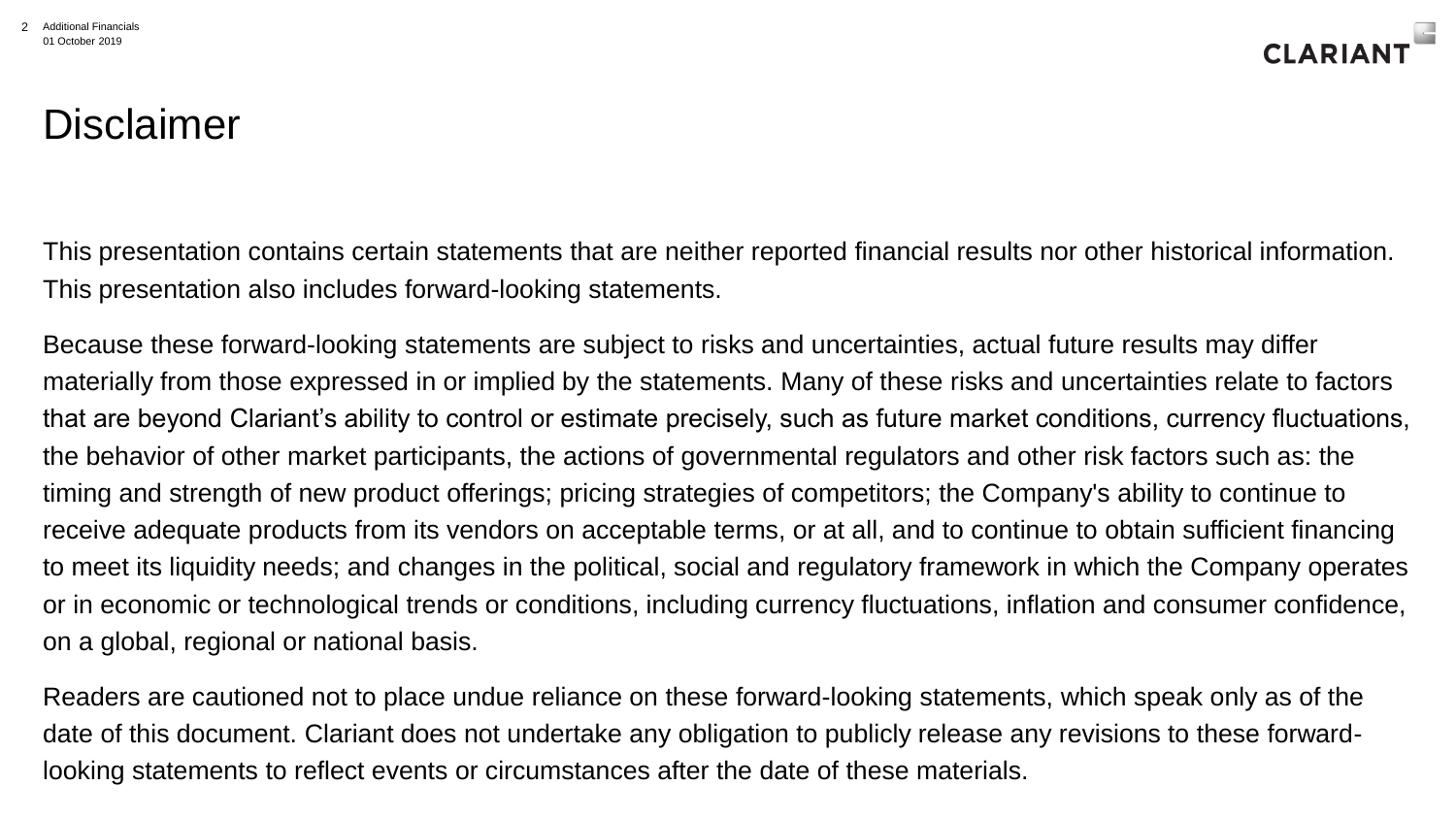# FY 2018 Figures

what is precious to you?

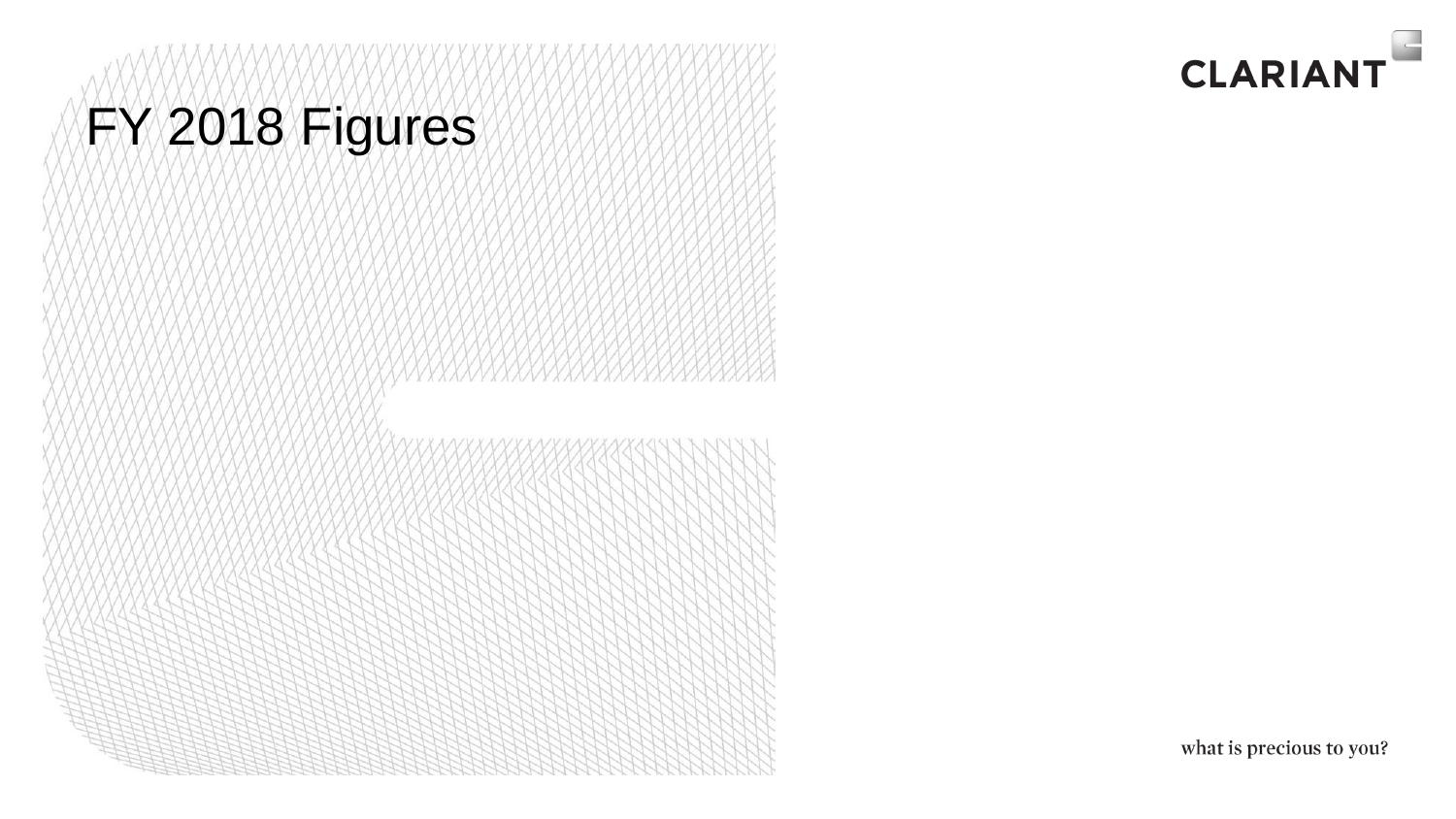

#### Quarterly and FY 2018 – Sales and EBITDA b.e.i.<sup>1</sup> by Business Area

|                                |         |         |         |         | <b>Sales to 3rd parties</b> |         |         |        |         | <b>EBITDA</b><br>before exceptionals |
|--------------------------------|---------|---------|---------|---------|-----------------------------|---------|---------|--------|---------|--------------------------------------|
| in CHF m                       | Q1 2018 | Q2 2018 | Q32018  | Q42018  | FY 2018                     | Q1 2018 | Q2 2018 | Q32018 | Q4 2018 | FY 2018                              |
| <b>Care Chemicals</b>          | 484     | 400     | 385     | 396     | 1665                        | 89      | 74      | 83     | 70      | 316                                  |
| margin                         |         |         |         |         |                             | 18.4%   | 18.5%   | 21.6%  | 17.7%   | 19.0%                                |
| <b>Catalysis</b>               | 197     | 207     | 199     | 258     | 861                         | 39      | 49      | 36     | 75      | 199                                  |
| margin                         |         |         |         |         |                             | 19.8%   | 23.7%   | 18.1%  | 29.1%   | 23.1%                                |
| Natural Resources <sup>2</sup> | 467     | 469     | 470     | 472     | 1878                        | 82      | 68      | 75     | 68      | 293                                  |
| margin                         |         |         |         |         |                             | 17.6%   | 14.5%   | 16.0%  | 14.4%   | 15.6%                                |
| <b>Business Areas Total</b>    | 1 1 4 8 | 1 0 7 6 | 1 0 5 4 | 1 1 2 6 | 4 4 0 4                     | 210     | 191     | 194    | 213     | 808                                  |
| <b>Corporate Costs</b>         |         |         |         |         |                             | $-20$   | $-19$   | $-23$  | $-7$    | $-69$                                |
| <b>Total Continuing</b>        | 1 1 4 8 | 1 0 7 6 | 1 0 5 4 | 1 1 2 6 | 4 4 0 4                     | 190     | 172     | 171    | 206     | 739                                  |
| margin                         |         |         |         |         |                             | 16.6%   | 16.0%   | 16.2%  | 18.3%   | 16.8%                                |
| Discontinued                   | 574     | 591     | 551     | 503     | 2 2 1 9                     | 78      | 84      | 70     | 47      | 279                                  |
| <b>Total Group</b>             | 1722    | 1667    | 1 605   | 1629    | 6623                        | 268     | 256     | 241    | 253     | 1018                                 |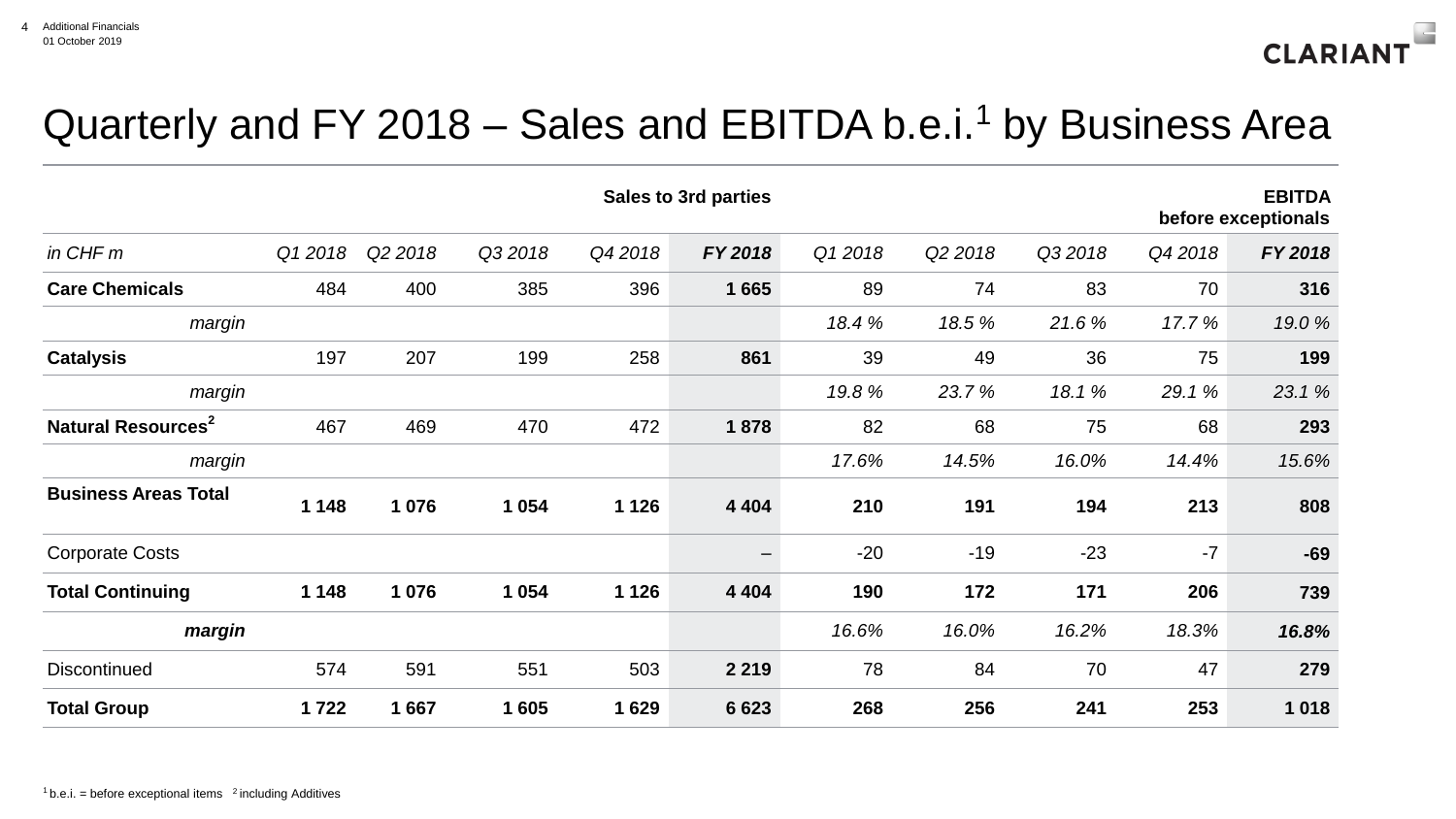

#### Quarterly and FY 2018 – Sales and EBITDA a.e.i.<sup>1</sup> by Business Area

| <b>EBITDA</b><br><b>Sales to 3rd parties</b><br>after exceptionals |         |         |         |         |         |         |         |        |         |         |
|--------------------------------------------------------------------|---------|---------|---------|---------|---------|---------|---------|--------|---------|---------|
| in CHF m                                                           | Q12018  | Q2 2018 | Q32018  | Q42018  | FY 2018 | Q1 2018 | Q2 2018 | Q32018 | Q4 2018 | FY 2018 |
| <b>Care Chemicals</b>                                              | 484     | 400     | 385     | 396     | 1665    | 88      | 73      | 83     | 70      | 314     |
| margin                                                             |         |         |         |         |         | 18.2 %  | 18.3%   | 21.6%  | 17.7%   | 18.9%   |
| <b>Catalysis</b>                                                   | 197     | 207     | 199     | 258     | 861     | 39      | 48      | 34     | 64      | 185     |
| margin                                                             |         |         |         |         |         | 19.8%   | 23.2 %  | 17.1%  | 24.8%   | 21.5%   |
| Natural Resources <sup>2</sup>                                     | 467     | 469     | 470     | 472     | 1878    | 79      | 65      | 64     | 63      | 271     |
| margin                                                             |         |         |         |         |         | 16.9%   | 13.9%   | 13.6%  | 13.3%   | 14.4 %  |
| <b>Business Areas Total</b>                                        | 1 1 4 8 | 1 0 7 6 | 1 0 5 4 | 1 1 2 6 | 4 4 0 4 | 206     | 186     | 181    | 197     | 770     |
| <b>Corporate Costs</b>                                             |         |         |         |         |         | $-25$   | $-26$   | $-39$  | $-73$   | $-163$  |
| <b>Total Continuing</b>                                            | 1 1 4 8 | 1 0 7 6 | 1 0 5 4 | 1 1 2 6 | 4 4 0 4 | 181     | 160     | 142    | 124     | 607     |
| margin                                                             |         |         |         |         |         | 15.8%   | 14.9 %  | 13.5 % | 11.0%   | 13.8%   |
| <b>Discontinued</b>                                                | 574     | 591     | 551     | 503     | 2 2 1 9 | 75      | 78      | 68     | 43      | 264     |
| <b>Total Group</b>                                                 | 1722    | 1667    | 1605    | 1629    | 6623    | 256     | 238     | 210    | 167     | 871     |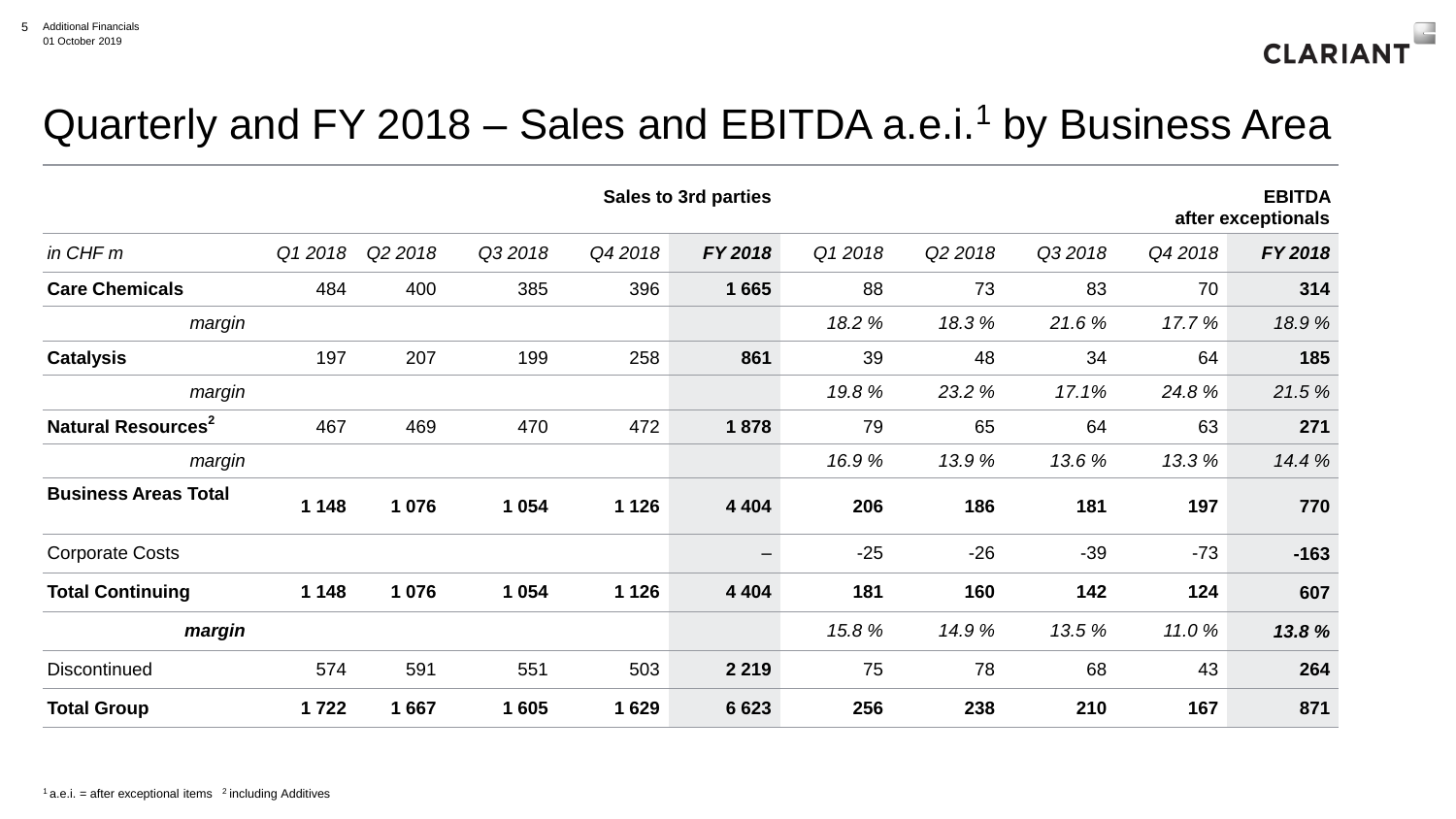

#### Consolidated Income Statement FY 2018

| in CHF m                                  | <b>Total</b> | <b>Continuing</b> | <b>Discontinued</b> |
|-------------------------------------------|--------------|-------------------|---------------------|
| <b>Sales</b>                              | 6623         | 4 4 0 4           | 2 2 1 9             |
| Costs of goods sold                       | $-4679$      | $-3032$           | $-1647$             |
| <b>Gross profit</b>                       | 1944         | 1 3 7 2           | 572                 |
| Selling, general and administrative costs | $-1173$      | $-802$            | $-371$              |
| Research & development                    | $-208$       | $-174$            | $-34$               |
| Income from associates and joint ventures | 130          | 84                | 46                  |
| <b>EBIT (before exceptional items)</b>    | 693          | 480               | 213                 |
| Exceptional items / disposals             | $-147$       | $-132$            | $-15$               |
| <b>EBIT</b>                               | 546          | 348               | 198                 |
| Finance result                            | $-81$        | $-67$             | $-14$               |
| <b>Taxes</b>                              | $-109$       | $-68$             | $-41$               |
| <b>Net result</b>                         | 356          | 213               | 143                 |
| <b>EBITDA (before exceptional items)</b>  | 1 0 18       | 739               | 279                 |
| <b>EBITDA</b>                             | 871          | 607               | 264                 |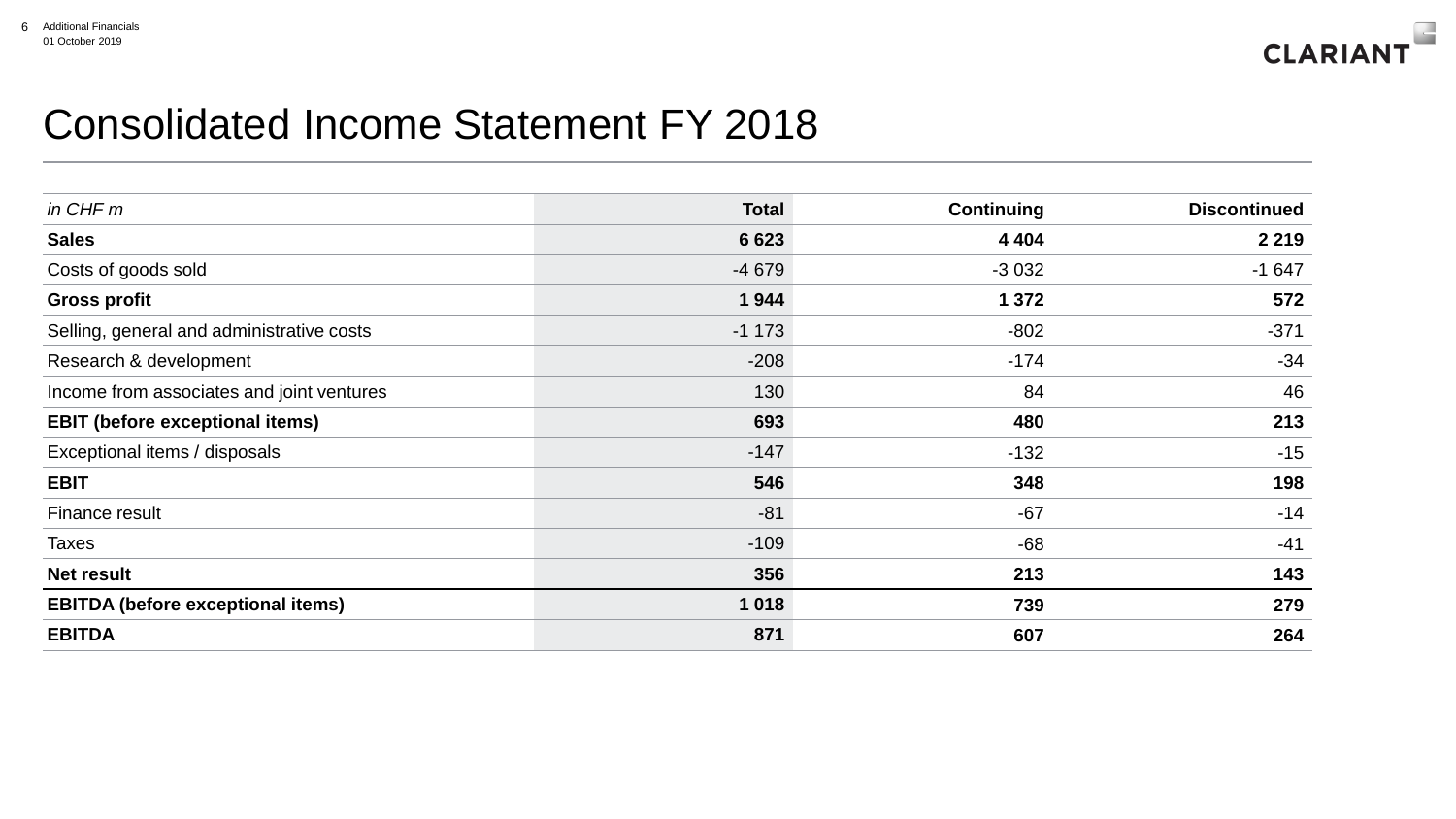# H1 2019 Figures

what is precious to you?

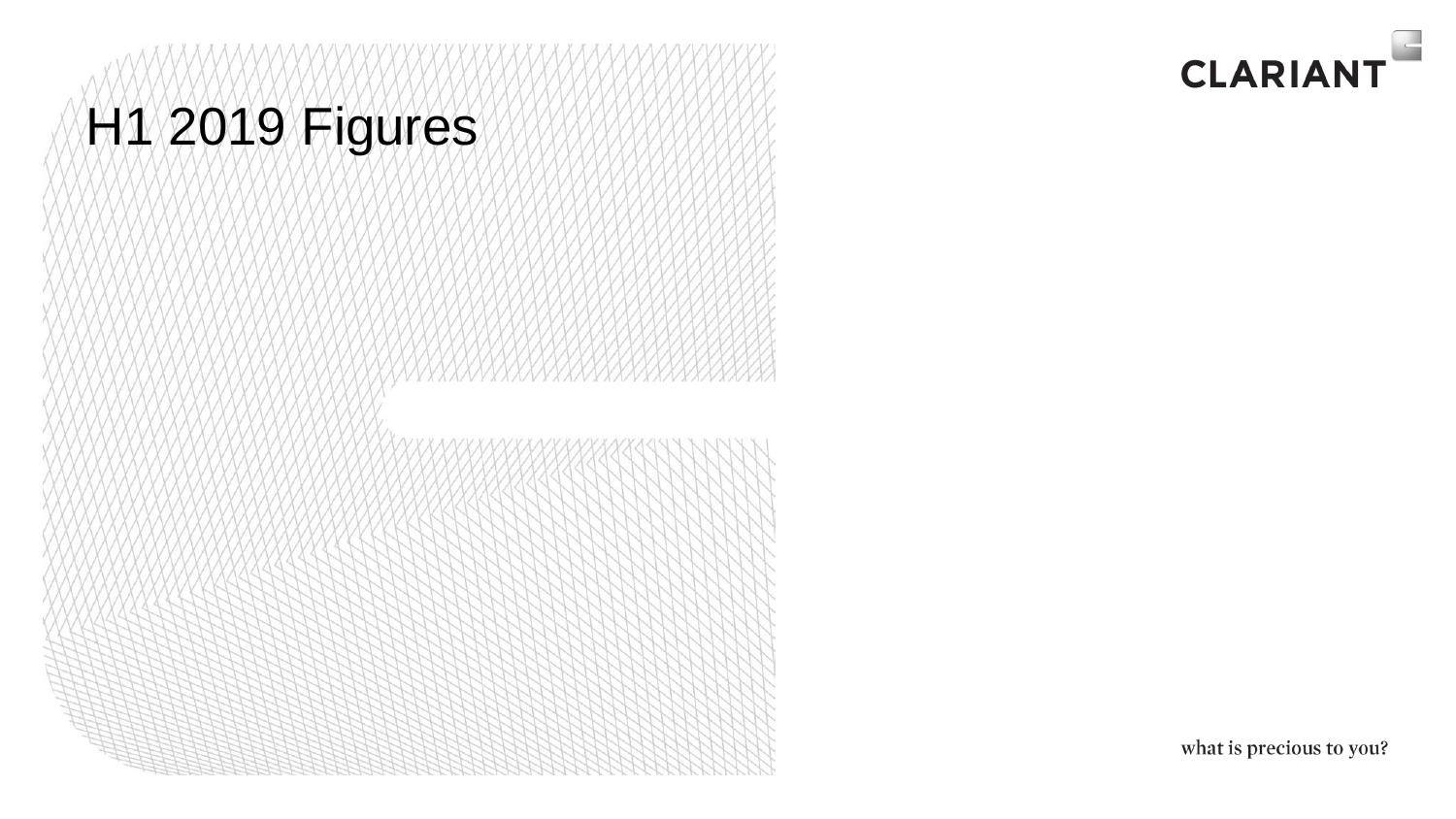

### Quarterly and H1 2019 – Sales and EBITDA b.e.i.<sup>1</sup> by Business Area

| <b>First Half Year</b>             |                   | <b>Sales to 3rd parties</b> |         |             |             | <b>EBITDA</b><br>before exceptionals <sup>3</sup> |  |
|------------------------------------|-------------------|-----------------------------|---------|-------------|-------------|---------------------------------------------------|--|
| in CHF m                           | Q1 2019           | Q2 2019                     | H1 2019 | Q1 2019     | Q2 2019     | H1 2019                                           |  |
| <b>Care Chemicals</b>              | 480               | 370                         | 850     | 94          | 60          | 154                                               |  |
| margin                             |                   |                             |         | 19.6 %      | 16.2 %      | 18.1%                                             |  |
| <b>Catalysis</b>                   | 203               | 229                         | 432     | 44          | 44          | 88                                                |  |
| margin                             |                   |                             |         | 21.7%       | 19.2 %      | 20.4%                                             |  |
| Natural Resources <sup>2</sup>     | 481               | 466                         | 947     | 76          | 73          | 149                                               |  |
| margin                             |                   |                             |         | 15.8%       | 15.7%       | 15.7%                                             |  |
| <b>Business Areas Total</b>        | 1 1 6 4           | 1 0 6 5                     | 2 2 2 9 | 214         | 177         | 391                                               |  |
| Corporate                          | $\qquad \qquad -$ | $\qquad \qquad -$           |         | $-21$       | $-15$       | $-36$                                             |  |
| <b>Total Continuing Operations</b> |                   |                             |         | 193         | 162         | 355                                               |  |
| margin                             |                   |                             |         | 16.6%       | 15.2 %      | 15.9%                                             |  |
| Provision <sup>4</sup>             |                   |                             |         | $\mathbf 0$ | $\mathbf 0$ | $\overline{0}$                                    |  |
| <b>Total Continuing</b>            | 1 1 6 4           | 1 0 6 5                     | 2 2 2 9 | 193         | 162         | 355                                               |  |
| margin                             |                   |                             |         | 16.6%       | 15.2 %      | 15.9%                                             |  |
| <b>Discontinued</b>                | 551               | 558                         | 1 1 0 9 | 61          | 56          | 117                                               |  |
| <b>Total Group</b>                 | 1715              | 1623                        | 3 3 3 8 | 254         | 218         | 472                                               |  |

 $1b.e.i.$  = before exceptional items  $2$  including Additives  $3$  excluding provision  $4$  CHF 231 m provision for an ongoing competition law investigation by the European Commission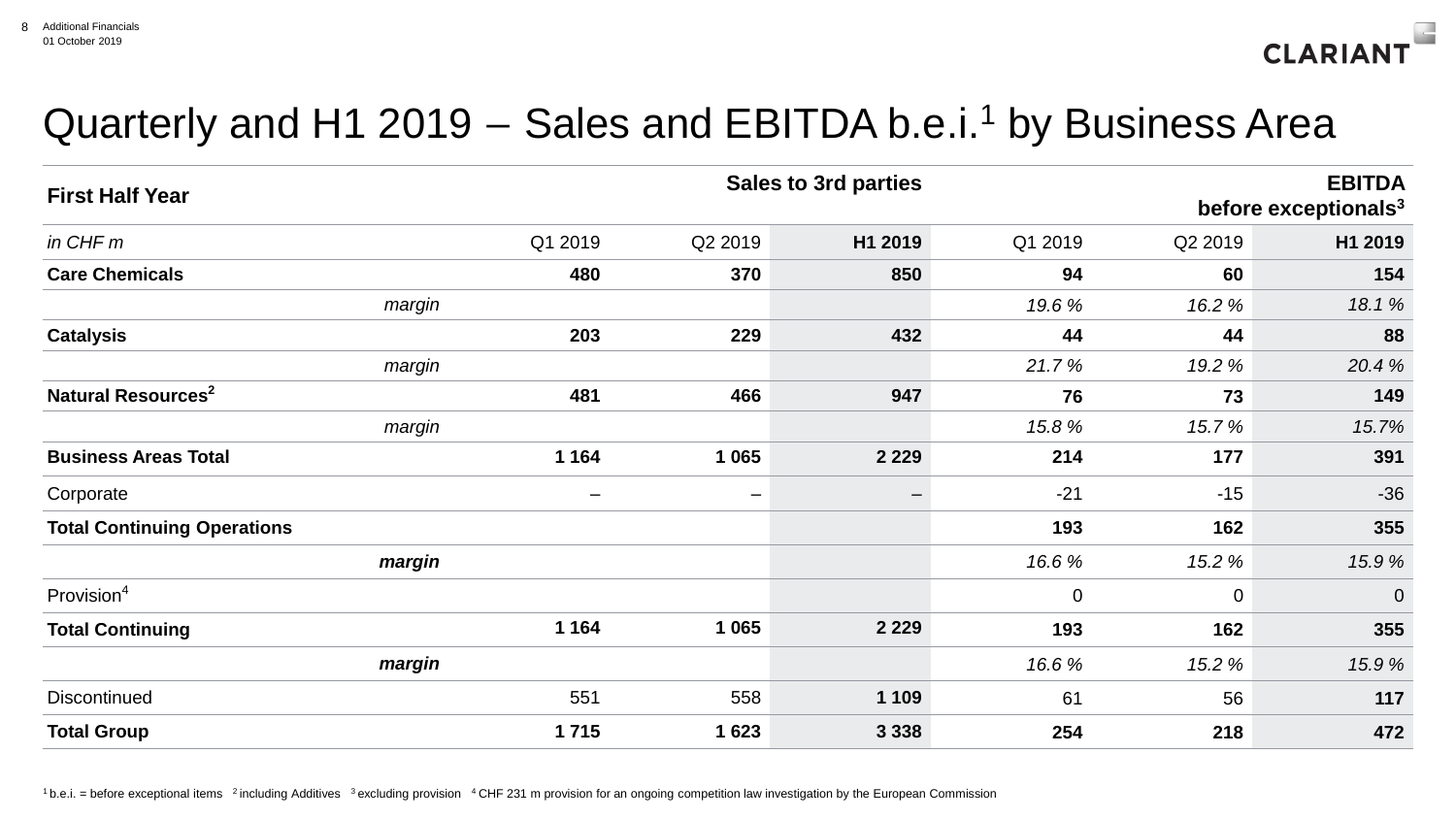

### Quarterly and H1 2019 – Sales and EBITDA a.e.i.<sup>1</sup> by Business Area

| <b>First Half Year</b>             | <b>Sales to 3rd parties</b> |                   |         |             |                          | <b>EBITDA</b><br>after exceptionals <sup>3</sup> |  |
|------------------------------------|-----------------------------|-------------------|---------|-------------|--------------------------|--------------------------------------------------|--|
| in CHF m                           | Q1 2019                     | Q2 2019           | H1 2019 | Q1 2019     | Q2 2019                  | H1 2019                                          |  |
| <b>Care Chemicals</b>              | 480                         | 370               | 850     | 94          | 56                       | 150                                              |  |
| margin                             |                             |                   |         | 19.6 %      | 15.1 %                   | 17.6 %                                           |  |
| <b>Catalysis</b>                   | 203                         | 229               | 432     | 44          | 40                       | 84                                               |  |
| margin                             |                             |                   |         | 21.7%       | 17.5 %                   | 19.4 %                                           |  |
| Natural Resources <sup>2</sup>     | 481                         | 466               | 947     | 75          | 73                       | 148                                              |  |
| margin                             |                             |                   |         | 15.6%       | 15.7%                    | 15.6%                                            |  |
| <b>Business Areas Total</b>        | 1 1 6 4                     | 1 0 6 5           | 2 2 2 9 | 213         | 169                      | 382                                              |  |
| Corporate                          | $\qquad \qquad -$           | $\qquad \qquad -$ |         | $-30$       | $-19$                    | $-49$                                            |  |
| <b>Total Continuing Operations</b> |                             |                   |         | 183         | 150                      | 333                                              |  |
| margin                             |                             |                   |         | 15.7%       | 14.1 %                   | 14.9%                                            |  |
| Provision <sup>4</sup>             |                             |                   |         | $\mathbf 0$ | $-231$                   | $-231$                                           |  |
| <b>Total Continuing</b>            | 1 1 6 4                     | 1 0 6 5           | 2 2 2 9 | 183         | -81                      | 102                                              |  |
| margin                             |                             |                   |         | 15.7%       | $\overline{\phantom{m}}$ | 4.6%                                             |  |
| <b>Discontinued</b>                | 551                         | 558               | 1 1 0 9 | 53          | 38                       | 91                                               |  |
| <b>Total Group</b>                 | 1715                        | 1623              | 3 3 3 8 | 236         | -43                      | 193                                              |  |

 $1a.e.i.$  = after exceptional items  $2$  including Additives  $3$  excluding provision  $4$  CHF 231 m provision for an ongoing competition law investigation by the European Commission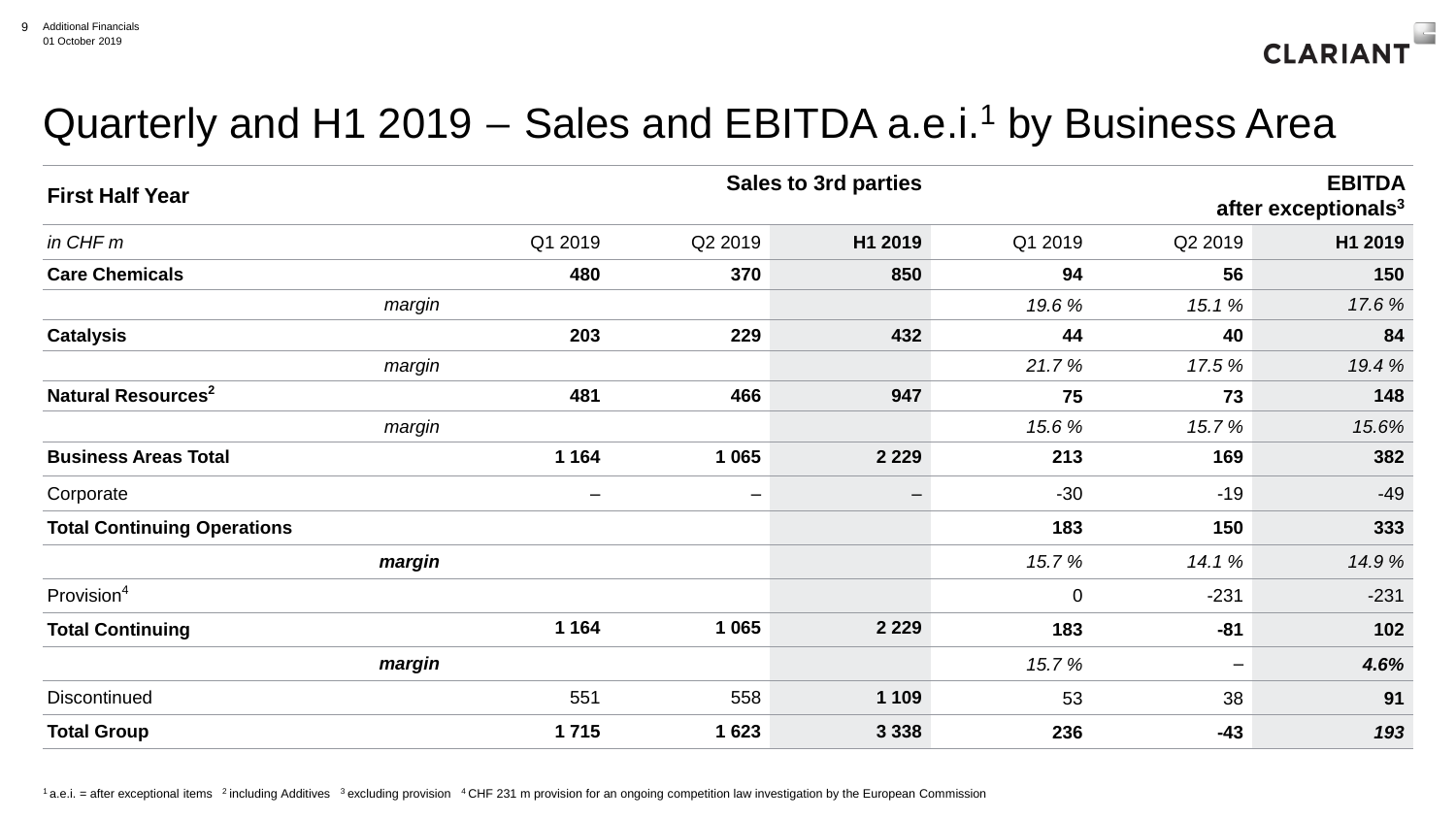

#### Consolidated Income Statement H1 2019

| in CHF m                                  | <b>Total</b> | <b>Continuing</b> | <b>Discontinued</b> |
|-------------------------------------------|--------------|-------------------|---------------------|
| <b>Sales</b>                              | 3 3 3 8      | 2 2 2 9           | 1 1 0 9             |
| Costs of goods sold                       | $-2359$      | $-1533$           | $-826$              |
| <b>Gross profit</b>                       | 979          | 696               | 283                 |
| Selling, general and administrative costs | $-609$       | $-416$            | $-193$              |
| Research & development                    | $-104$       | $-86$             | $-18$               |
| Income from associates and joint ventures | 23           | 12                | 11                  |
| <b>EBIT (before exceptional items)</b>    | 289          | 206               | 83                  |
| Exceptional items / disposals             | $-279$       | $-253$            | $-26$               |
| <b>EBIT</b>                               | 10           | $-47$             | 57                  |
| Finance result                            | $-55$        | $-46$             | $-9$                |
| <b>Taxes</b>                              | $-56$        | $-40$             | $-16$               |
| <b>Net result</b>                         | $-101$       | $-133$            | 32                  |
| <b>EBITDA</b> (before exceptional items)  | 472          | 355               | 117                 |
| <b>EBITDA</b>                             | 193          | 102               | 91                  |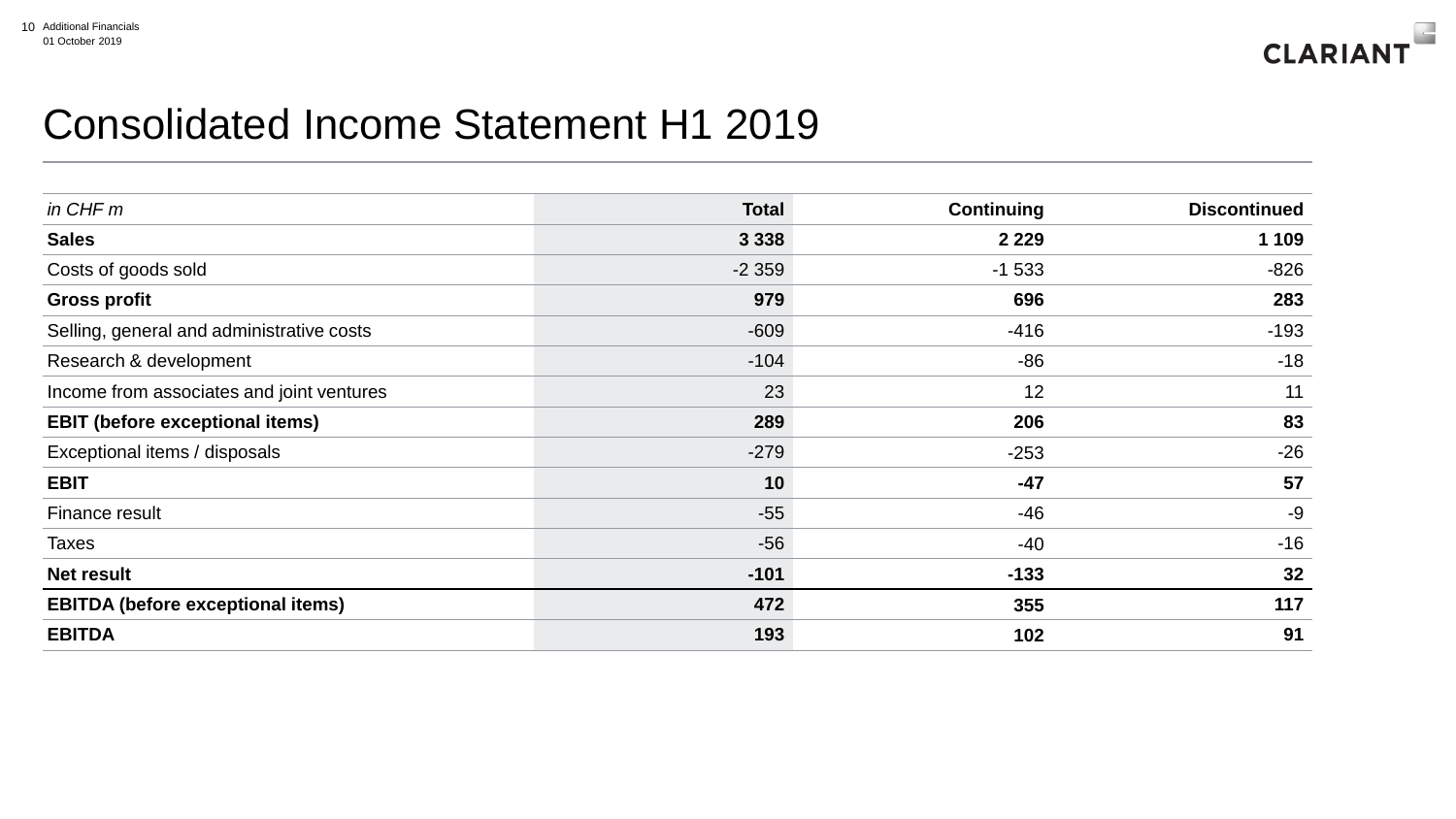

### Operating Cash Flow\* – H1 & FY 2018 and H1 2019

|                | <b>Total Group</b> | <b>Continuing Operations*</b> | <b>Discontinued Operations*</b> |
|----------------|--------------------|-------------------------------|---------------------------------|
| H1 2018        | <b>CHF 102 m</b>   |                               |                                 |
| <b>FY 2018</b> | <b>CHF 530 m</b>   | <b>CHF 368 m</b>              | <b>CHF 162 m</b>                |
| H1 2019        | <b>CHF 113 m</b>   | CHF 87 m                      | <b>CHF 26 m</b>                 |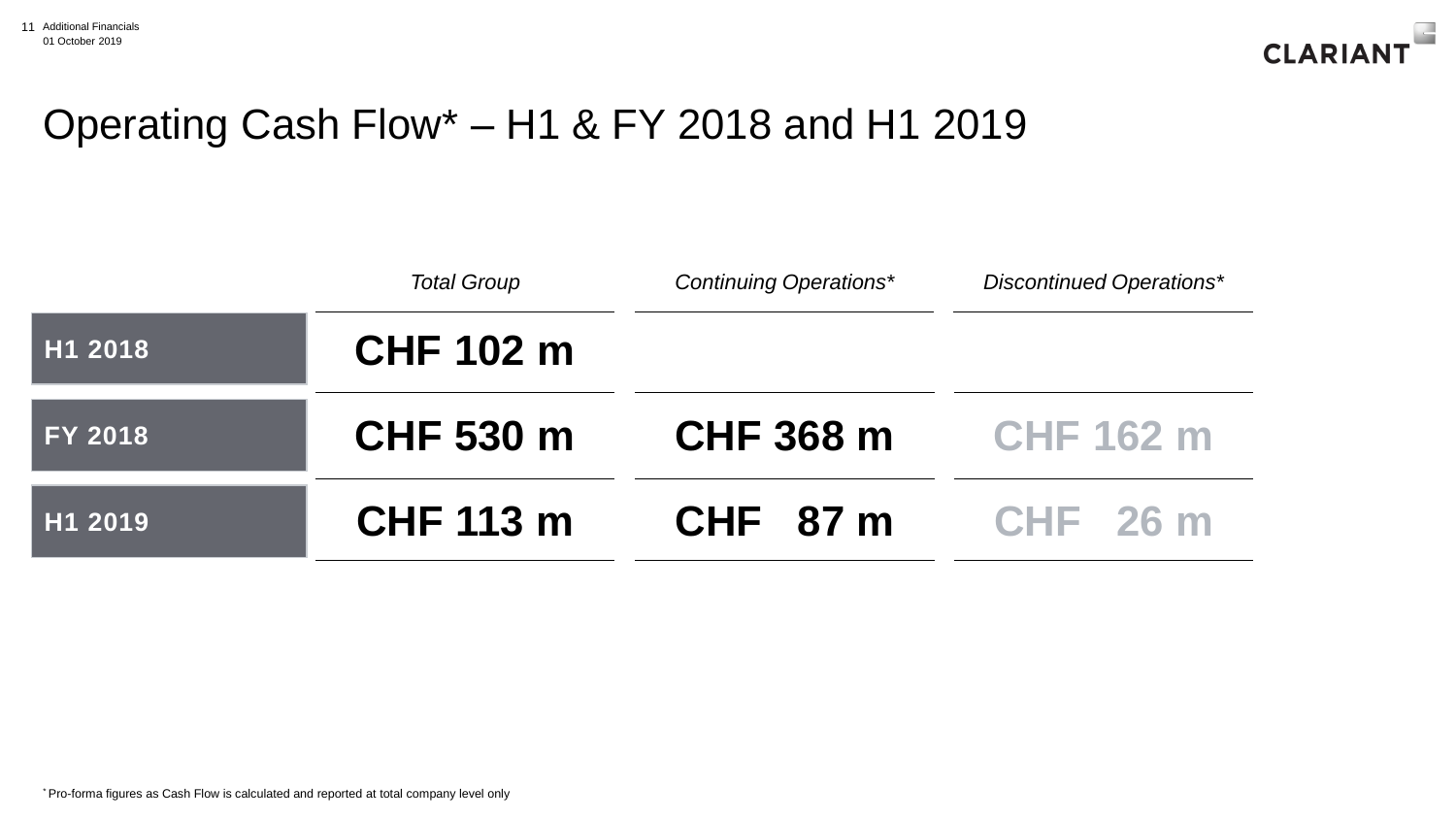

#### Guidance FY 2019

|                                                                            | <b>Continuing Operations</b> | <b>Discontinued Operations</b> |
|----------------------------------------------------------------------------|------------------------------|--------------------------------|
| <b>Corporate Costs1</b>                                                    | 2%                           | $1 - 2\%$                      |
| <b>Transaction-related &amp;</b><br><b>Restructuring Costs<sup>2</sup></b> | $1 - 1.5 \%$                 | $4 - 5\%$                      |
| Tax Rate <sup>3</sup>                                                      | 28 %                         | 28%                            |
| Net Working Capital <sup>2</sup>                                           | 17%                          | 20%                            |
| <b>CAPEX</b>                                                               | <b>CHF 260 m</b>             | <b>CHF 50 m</b>                |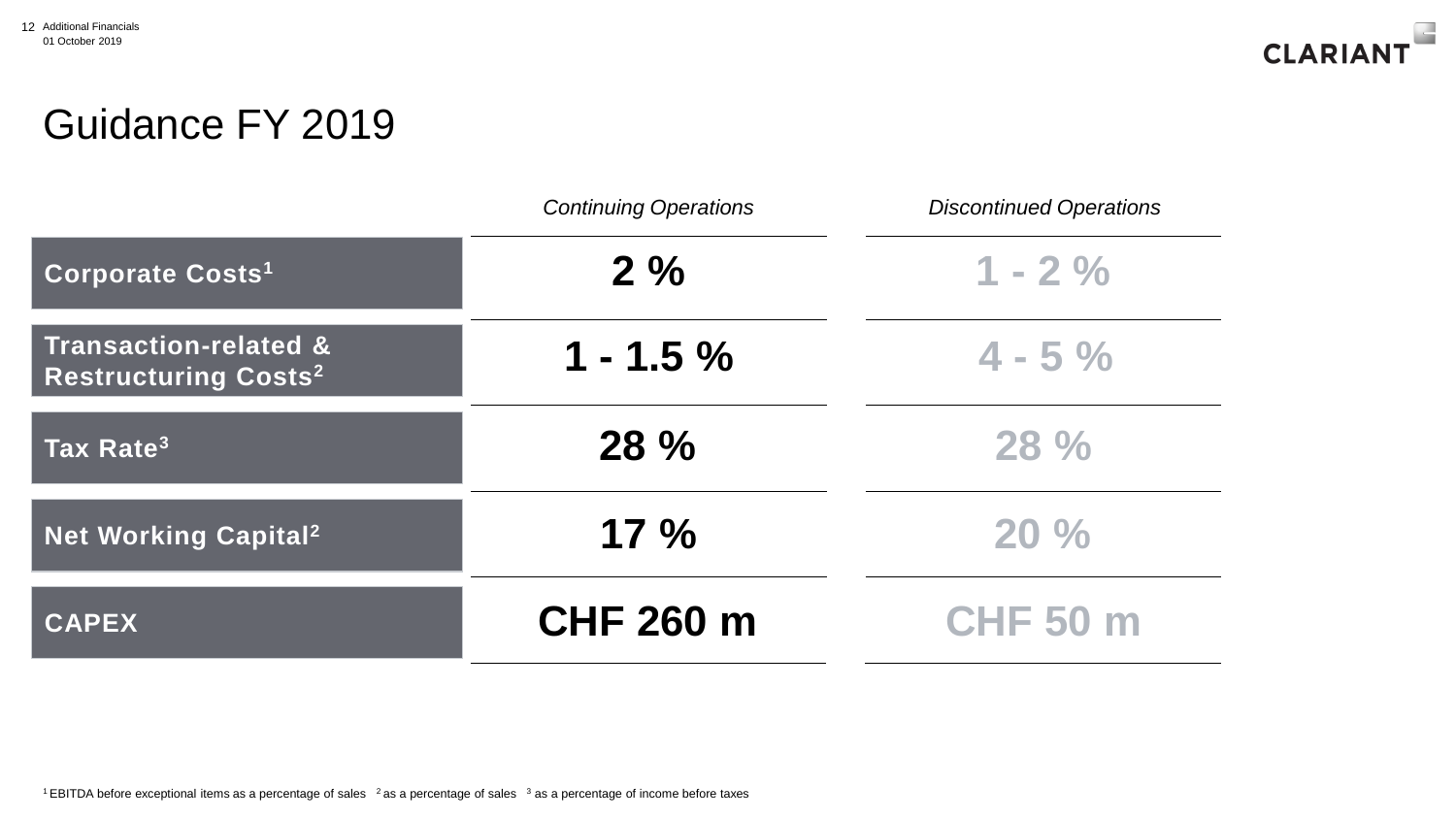

## A More Focused, High Value Specialty Portfolio Restated for Continuing Operations



| Sales growth<br>expectation p.a.       | $5 - 7%$   |
|----------------------------------------|------------|
| <b>EBITDA</b><br>margin ambition 2021E | $19 - 21%$ |

#### **CARE CHEMICALS**

BA Care Chemicals comprises the BU Industrial & Consumer Specialties (ICS), Food additives as well as the future Industrial Biotechnology business. It demonstrates a clear focus on highly attractive, high- margin, and low-cyclicality segments. The BA follows a lifestyle-driven megatrend and strengthens Clariant's position as a supplier of green and sustainable products.



| Sales growth<br>expectation p.a. | $6 - 9%$     |
|----------------------------------|--------------|
| EBITDA<br>margin ambition 2021E  | $26 - 30 \%$ |

#### **CATALYSIS**

BA Catalysis comprises the BU Catalysts and the Business Line Biofuels & Derivatives. It develops, manufactures, and sells a wide range of catalyst products for the chemical and fuel industries which contribute significantly to value creation in our customers' operations, ensuring that finite raw materials and energy are used efficiently. In addition, Catalysis is in the forefront of new market developments such as the commercialization and licensing of bio-ethanol.



| Sales growth<br>expectation p.a.*       | $5 - 7%$   |
|-----------------------------------------|------------|
| <b>EBITDA</b><br>margin ambition 2021E* | $18 - 20%$ |

#### **NATURAL RESOURCES**

BA Natural Resources, comprises the BUs Oil & Mining Services, Functional Minerals and since July 2019 also Additives. It is characterized by high growth and low cyclicality as well as a strong megatrend orientation. Main drivers are the rising demand for high value-added specialty chemicals used in the oil, mining, food and packaging industries and the increased consumption of oil, gas and base metals, driven by the fast-growing economies. Additives provides highly customized products, technologies and applications mainly for the plastic and polymer as well as the electronics industries.